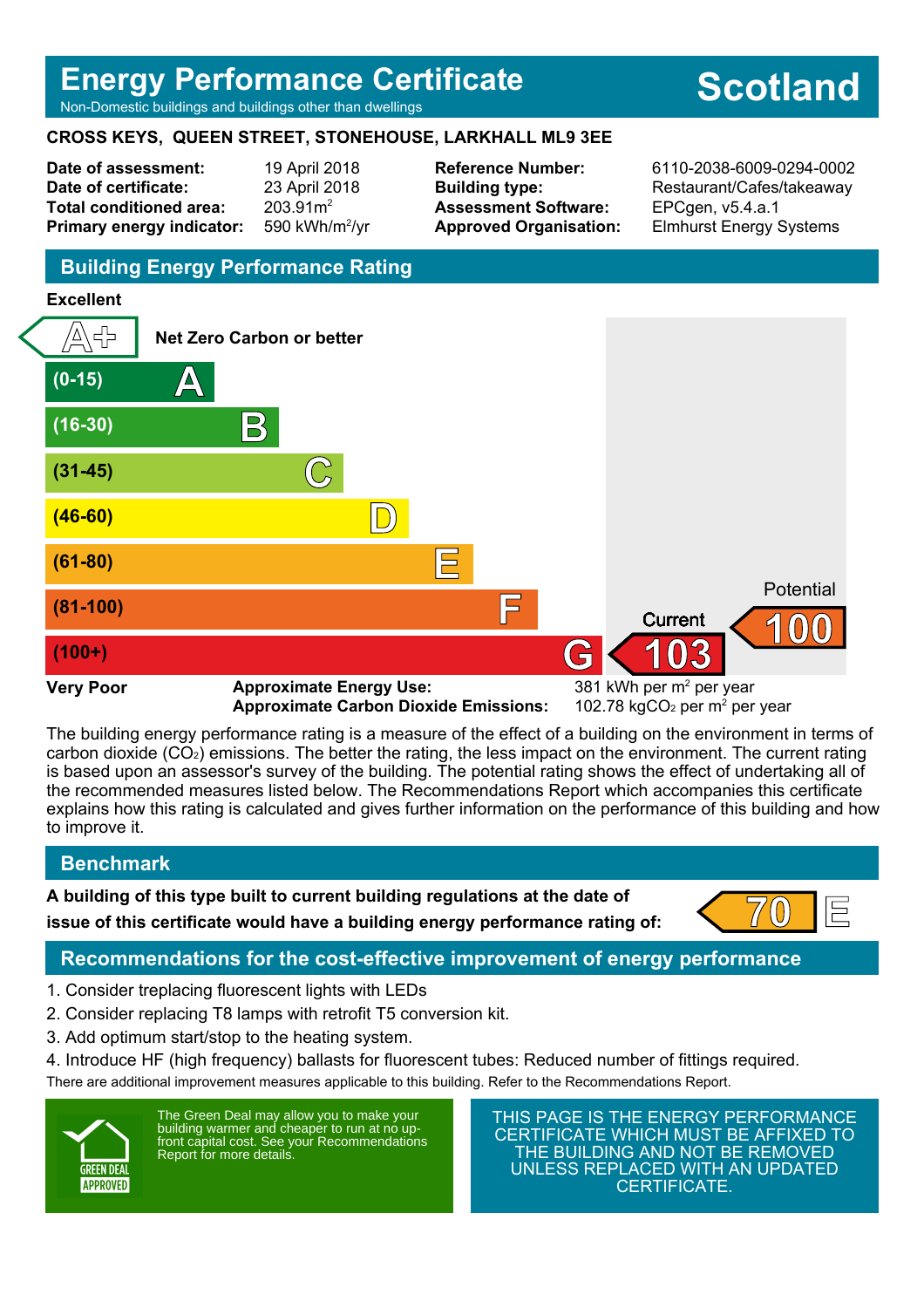# **Background**

This section provides additional information regarding the building and your energy assessment.

| <b>Restaurants and Cafes/Drinking</b><br>Establishments/Takeaways |
|-------------------------------------------------------------------|
| $204m^2$                                                          |
| <b>NaturalGas</b>                                                 |
| HeatingandNaturalVentilation                                      |
| Renewable energy source: None                                     |
| Grid supplied                                                     |
|                                                                   |

The Recommendations Report provides additional information in support of your Energy Performance Certificate. It was produced in line with the Government's approved calculation methodology and is based upon output from CLG, iSBEM, v5.4.a, SBEM, v5.4.a.1.

This calculates energy used in the heating, hot water provision, lighting and ventilation of your building. Different fuels produce different amounts of carbon dioxide for every kilowatt hour (kWh) of energy used. The calculation methodology therefore applies fuel emission factors to energy use for each fuel used to give an overall rating for your building. This assessment covers all fixed building services but excludes energy used in portable appliances, office equipment and for industrial processes.

As buildings can be used in different ways, energy use is calculated using standard occupancy assumptions which may be different from the way you use your building. The rating also uses national weather information to allow comparison between the performance of similar buildings in different parts of Scotland.

Further information on the assessment process and approved software tools can be found online at: www.scotland.gov.uk/epc.

## **Recommendations for improvement**

This section lists the improvement measures recommended on your Energy Performance Certificate and further action you can take to improve the performance of your building. These measures have been checked by your assessor as being appropriate for your building and are listed under four headings: short payback period, medium payback period, long payback period and other improvement measures.

The calculation tool has automatically produced a set of recommendations which are reviewed by your assessor to ensure that they are relevant to the building and its use. The assessor may add or remove recommendations and may also have commented on the recommendations based upon their professional knowledge and expertise. This may include inserting additional recommendations or measures under 'other recommendations' (see below).

Note that these recommendations do not include advice on matters relating to the operation and maintenance of your building as such cannot be identified or represented within the calculation process.

# Implementing improvements - legal disclaimer.

The advice provided in this Recommendations Report is intended to be for information only. Recipients of this report are advised to seek further professional advice before making any decision on how to improve the energy performance of the building.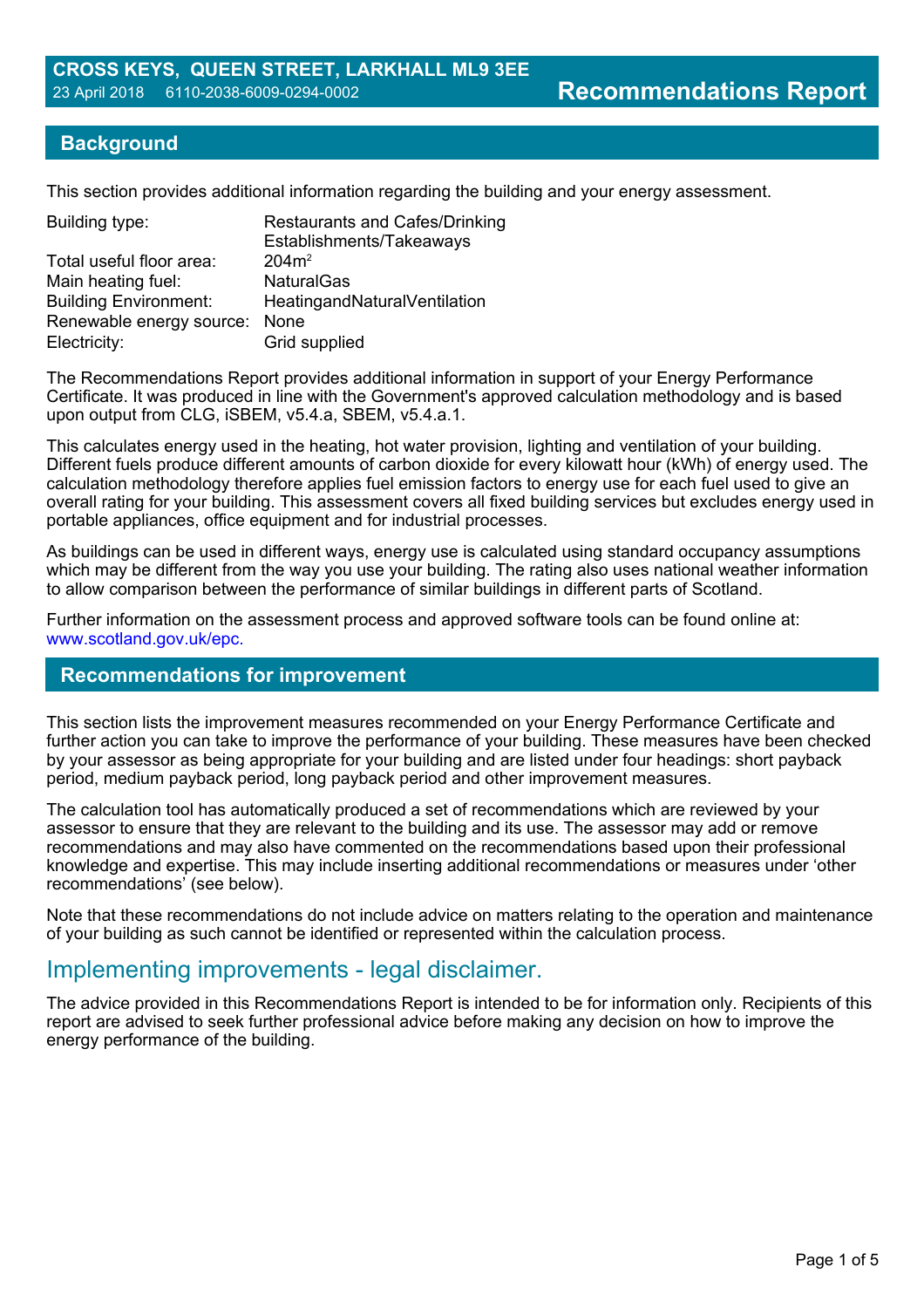### **Recommended measures with a short payback period (less than 3 years)**

| <b>Recommendations (short payback)</b>                                                                    | <b>Potential Impact</b> |
|-----------------------------------------------------------------------------------------------------------|-------------------------|
| Consider replacing T8 lamps with retrofit T5 conversion kit.                                              | <b>MEDIUM</b>           |
| Add optimum start/stop to the heating system.                                                             | <b>MEDIUM</b>           |
| Introduce HF (high frequency) ballasts for fluorescent tubes: Reduced number of<br>fittings required.     | LOW                     |
| Some walls have uninsulated cavities - introduce cavity wall insulation.                                  | <b>MEDIUM</b>           |
| Add weather compensation controls to heating system.                                                      | <b>MEDIUM</b>           |
| Some solid walls are poorly insulated - introduce or improve internal wall insulation.                    | <b>MEDIUM</b>           |
| Carry out a pressure test, identify and treat identified air leakage. Enter result in EPC<br>calculation. | <b>MEDIUM</b>           |

#### **Recommended measures with a medium payback period (3 to 7 years)**

| <b>Recommendations (medium payback)</b> | <b>Potential Impact</b> |
|-----------------------------------------|-------------------------|
|-----------------------------------------|-------------------------|

#### **Recommended measures with a long payback period (more than 7 years)**

| <b>Recommendations (long payback)</b> | <b>Potential Impact</b> |
|---------------------------------------|-------------------------|
|---------------------------------------|-------------------------|

# Other measures

This section lists other measures selected by your assessor based upon an understanding of the building and/or a valid existing Recommendations Report.

| <b>Recommendations (other)</b>                   | <b>Potential Impact</b> |
|--------------------------------------------------|-------------------------|
| Consider treplacing fluorescent lights with LEDs | <b>MEDIUM</b>           |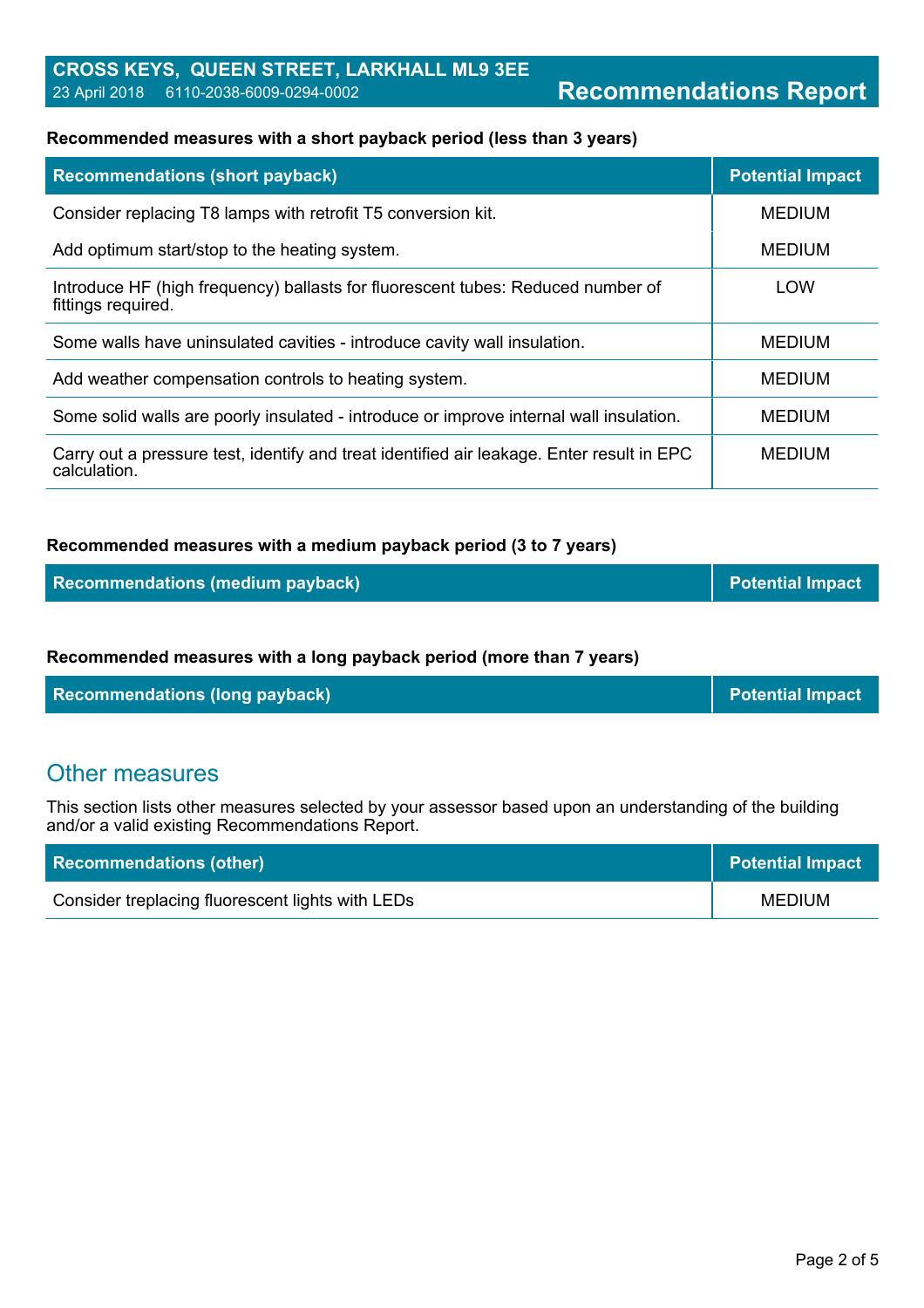# Payback period:

Payback periods are based upon data provided by Good Practice Guides and Carbon Trust energy survey reports and are average figures calculated using a simple payback method. It is assumed that the source data is correct and accurate, using up to date information.

They should be considered indicative. The figures have been calculated as an average across a range of buildings and may therefore differ from the actual payback period for the building being assessed. It is recommended that the cost effectiveness and payback of each suggested measure be further investigated before making any decision on how to improve the energy efficiency of your building.

# Carbon Impact:

Each measure is assigned a low, medium or high potential impact on the energy efficiency of your building. This relates to their potential to reduce carbon dioxide emissions arising from energy used in your building. For automatically generated recommendations, the carbon impact is determined by the approved software but may be adjusted by your assessor based upon their knowledge of the building. The impact of 'other recommendations' is determined by the assessor.

# **Comparative assessment - Feed-in Tariff**

Eligibility for standard tariff for solar PV under the DECC Feed-in Tariff initiative is contingent on a minimum energy efficiency requirement being met. This requires a building to have an EPC band of D or better. Further information can be found at: www.decc.gov.uk/fits This requirement is based upon the means of determining EPC band which is used in England & Wales.

**If calculated using this process, but using Scottish climate data, your building would currently have an EPC band of B (and a rating of 44).**

# **Requirements under section 63 of the Climate Change (Scotland) Act**

From 1 September 2016, regulations require the assessment and improvement of existing non-domestic buildings with an area of more than 1,000 m². See www.gov.scot/section63 for information.

As this building does not exceed 1,000 m<sup>2</sup> in area, it is not currently subject to these regulations.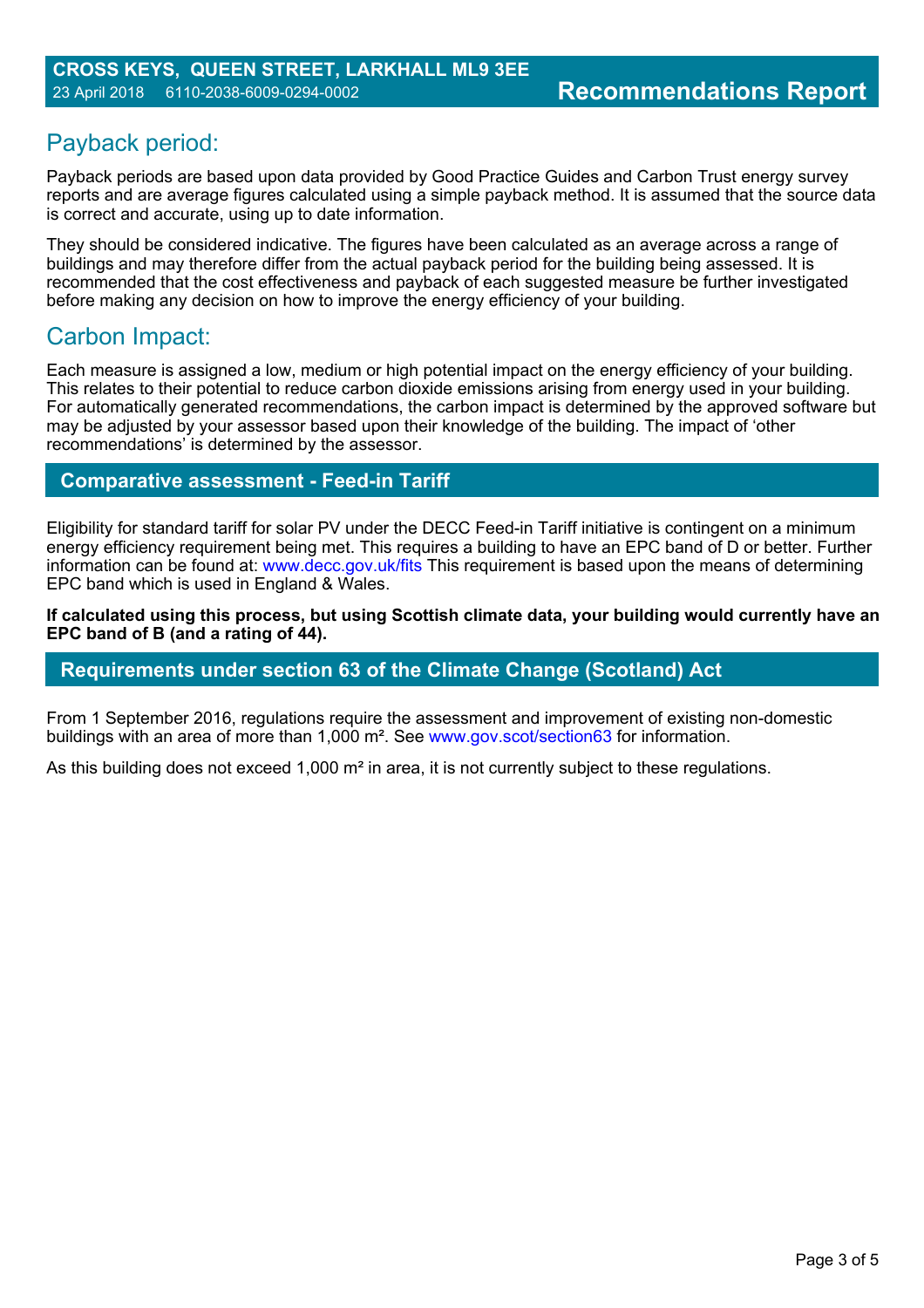# **About this document**

This report and the accompanying Energy Performance Certificate are valid for a maximum of ten years. These documents cease to be valid where superseded by a more recent assessment of the same building carried out by a member of an Approved Organisation.

Your Energy Performance Certificate and this Recommendations Report for this building were produced following an energy assessment undertaken by an assessor accredited by Elmhurst Energy Systems (http://www.elmhurstenergy.co.uk), an Approved Organisation Appointed by Scottish Ministers. The certificate has been produced under the Energy Performance of Buildings (Scotland) Regulations 2008 from data lodged to the Scottish EPC register. You can verify the validity of this document by visiting www.scottishepcregister.org.uk and entering the report reference number (RRN) printed at the top of this page.

| <b>Assessor's name:</b>                              | <b>Gerard McInerney</b>                                                     |
|------------------------------------------------------|-----------------------------------------------------------------------------|
| Assessor membership number: EES/018521               |                                                                             |
| <b>Company name/trading name:</b> Wensley & Lawz Ltd |                                                                             |
| <b>Address:</b>                                      | National Westminster Building, 116-118<br>Walsgrave Road, Coventry, CV2 4ED |
| <b>Phone number:</b>                                 | 07717603179                                                                 |
| <b>E-mail address:</b>                               | gerard.mcinerney@outlook.com                                                |

If you have any concerns regarding the content of this report or the service provided by your assessor you should in the first instance raise these matters with your assessor and with the Approved Organisation to which they belong. All Approved Organisations are required to publish their complaints and disciplinary procedures and details can be found online at the web address given above.

#### **Use of this energy performance information**

Once lodged by your EPC assessor, this Energy Performance Certificate and Recommendations Report are available to view online at www.scottishepcregister.org.uk, with the facility to search for any single record by entering the property address. This gives everyone access to any current, valid EPC except where a property has a Green Deal Plan, in which case the report reference number (RRN) must first be provided. The energy performance data in these documents, together with other building information gathered during the assessment is held on the Scottish EPC Register and is available to authorised recipients, including organisations delivering energy efficiency and carbon reduction initiatives on behalf of the Scottish and UK governments. A range of data from all assessments undertaken in Scotland is also published periodically by the Scottish Government. Further information on these matters and on Energy Performance Certificates in general, can be found at www.gov.scot/epc.

## **Opportunity to benefit from a Green Deal on this property**

The Green Deal may enable tenants and owners to make improvements to their property to make it more energy efficient, without having to pay for the work upfront. Under a Green Deal, the cost of the improvements is repaid over time via a credit agreement. Repayments are made through a charge added to the electricity bill for the property. You can choose which improvements you want and ask for a quote from an authorised Green Deal provider. They will organise installation by an authorised Green Deal installer. If you move premises, the Green Deal charge stays with the property and the repayments pass to the new bill payer. To find out more about the Green Deal visit www.energysavingtrust.org.uk/scotland or contact 0808 808 2282.

# **Opportunity to improve resource efficiency**

Resource Efficient Scotland, a Scottish Government programme managed by Zero Waste Scotland, provides free, specialist advice and on-site support to help businesses and other organisations cut their energy, water and raw material costs.